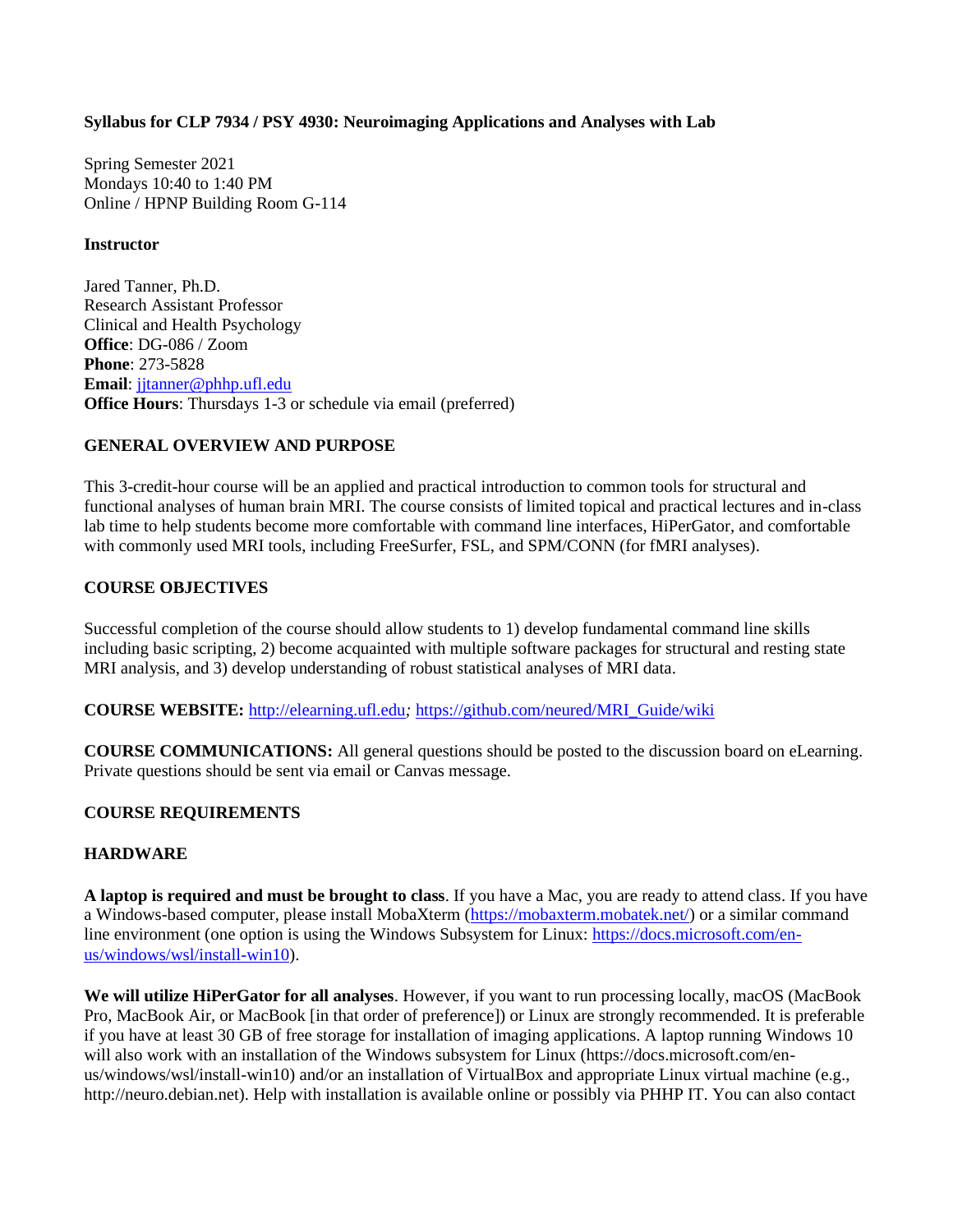me for installation help but set-up for non-Apple machines should be done before the class starts. HiPerGator access will be provided for the semester.

### **COURSE OR TRAINING PREREQUISITES**

Having rudimentary knowledge of the command line and Bash is helpful but not required. There are many great tutorials and videos online to get started. For example:<https://ryanstutorials.net/linuxtutorial/>; Beginner's [Guide to the Bash Terminal](https://www.youtube.com/watch?v=oxuRxtrO2Ag)

**FOR GRADUATE STUDENTS,** *CLP 7934 (Clinical and Cognitive Neuroscience Methods and Theory) is recommended but not required.*

*Enrollment is limited to 20 students with preference given to graduate students. Undergraduate student enrollment will be capped at 10.*

**ADDITIONAL RESOURCES:** FreeSurfer tutorials: <http://surfer.nmr.mgh.harvard.edu/fswiki/FsTutorial/Sept2015CourseSchedule>

FSL tutorials:<http://fsl.fmrib.ox.ac.uk/fslcourse/>

CONN documentation and tutorials:<https://sites.google.com/view/conn/>

SPM documentation and tutorials: [http://www.fil.ion.ucl.ac.uk/spm/doc/;](http://www.fil.ion.ucl.ac.uk/spm/doc/) <http://www.fil.ion.ucl.ac.uk/spm/course/video/>

**INSTRUCTIONAL METHODS:** The course consists of limited lecture with hands-on synchronous and asynchronous lab time. Students are encouraged to collaborate and use all reasonable resources (the internet, software listservs, etc.) to complete their work.

### **COURSE MATERIALS**

The syllabus and assigned readings are available on the course website. Readings will consist of articles or image processing guides selected by the course instructor. Make sure you have a working email address. If your email address changes or you miss the first day of class, it will be your responsibility to contact Dr. Tanner with your desired email address to receive notification about changes in course readings or topics. The content of the course includes assigned readings, lectures, and practicals. If available, lecture slides will be provided in advance.

### **COURSE POLICIES**

**Policy Related to Required Class Attendance:** You are expected to attend lecture and lab. Attendance will not be taken or graded but you will be at a significant disadvantage if you do not attend lecture and lab. This class follows the UF policy for excused absences. For information regarding the UF Attendance Policy see the Registrar website for additional details:<https://catalog.ufl.edu/ugrad/current/regulations/info/attendance.aspx>

**QUIZ AND EXAM POLICIES:** *There will be no exams or quizzes for this course. All grades come from assignments.*

**MAKE-UP POLICY:** Assigned work might be made up under extenuating circumstances after discussion with the professor*. If you have difficulty meeting a deadline please consult with your instructor.* Technology failures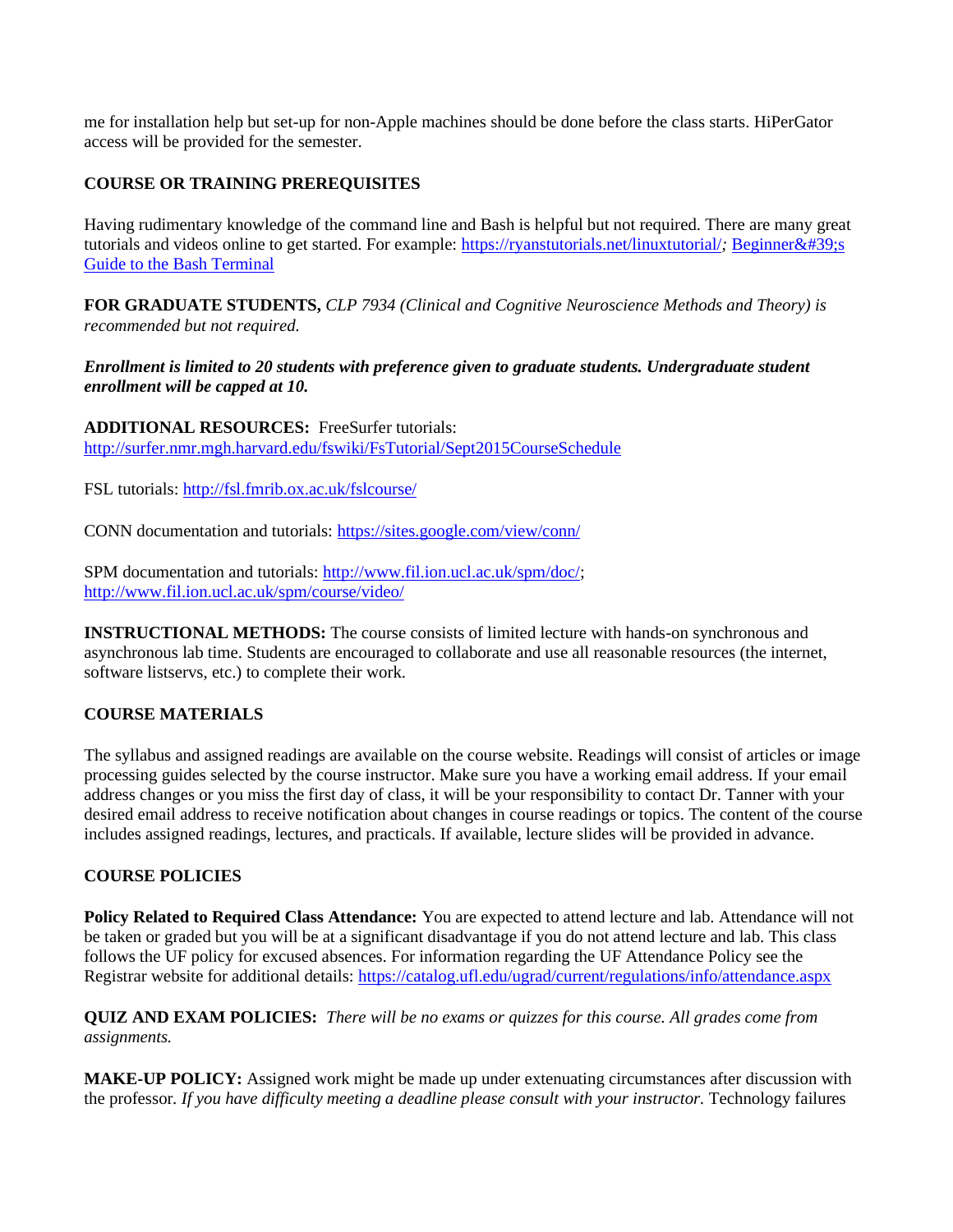will not result in penalized work if the professor was contacted in a timely manner about such failures. Any requests for make-ups due to technical issues MUST be accompanied by the ticket number received from the Help Desk or other service when the problem was reported to them.

**ASSIGNMENT POLICY:** Assigned homework will be due as indicated in the course schedule below. While it might be possible to obtain a passing grade with one missing assignment, *missing more than three assignments will automatically result in a failing grade for the class*. Additionally, completing all assignments does not guarantee a passing grade. Please talk with Dr. Tanner in advance of the end of the semester if you have any concerns about your assignments or grade. Readings are recommended but not required.

**COURSE TECHNOLOGY:** *Technical issues or questions can be addressed with me. Helpdesk or IT might also be able to help.*

- [http://helpdesk.ufl.edu](http://helpdesk.ufl.edu/)
- (352) 392-HELP select option 2

# **GRADING POLICIES**

## **METHODS BY WHICH STUDENTS WILL BE EVALUATED AND THEIR GRADE DETERMINED**

The final grade will be determined according to the students' scores on the weekly assignments (70%) and a final project (30%). **Note, graduate students have an additional required mid-term assignment**. Graduate students' grades are based on weekly assignments (50%), the mid-term (20%), and a final project (30%).

Assignments are practical applications and repetitions of work completed in class. They are assigned during the first class period of a new topic and are due before the start of class the following week. For example, if class is held Monday, assignments will be given on Monday with the due date the following Monday. In some cases, the assignment will cover more than one week and thus be due more than one week after assignment.

## **GRADUATE STUDENTS ONLY**

### **MID-TERM ASSIGNMENT**

The additional assignment should be one of the following

- Create a comprehensive step-by-step tutorial with screenshots for one MRI software tool where you cover installation, processing, troubleshooting, and quality control. This should not be just a copy of what's available online, although online tutorials might serve as a guide and foundation. If it is a tool where there are clear and substantial online guides, your instructions need to be substantively different. Make the guide clear enough that someone with little or no processing experience could follow it.
- 3-page review paper on one of the following: 1) imaging modality (i.e., type of scan) with utility for research or clinical applications (this could also be targeted towards a clinical population), or 2) applications and utility of one neuroimaging tool (e.g., FreeSurfer) with a discussion of some of the major results found using the tool. If there are not many results yet (i.e., it is a new tool), you could offer a discussion of potential applications of the tool. A discussion of its validity should also be included.
- Write a working (and bug-free) bash, Python, or other language script using multiple neuroimaging tools (we do not cover Python or other scripting languages but if you know a language and can demonstrate the script that will count). This ideally should be a script you could or would use with data. If you have data or an idea to process publicly available data this will be most useful. The script should include comments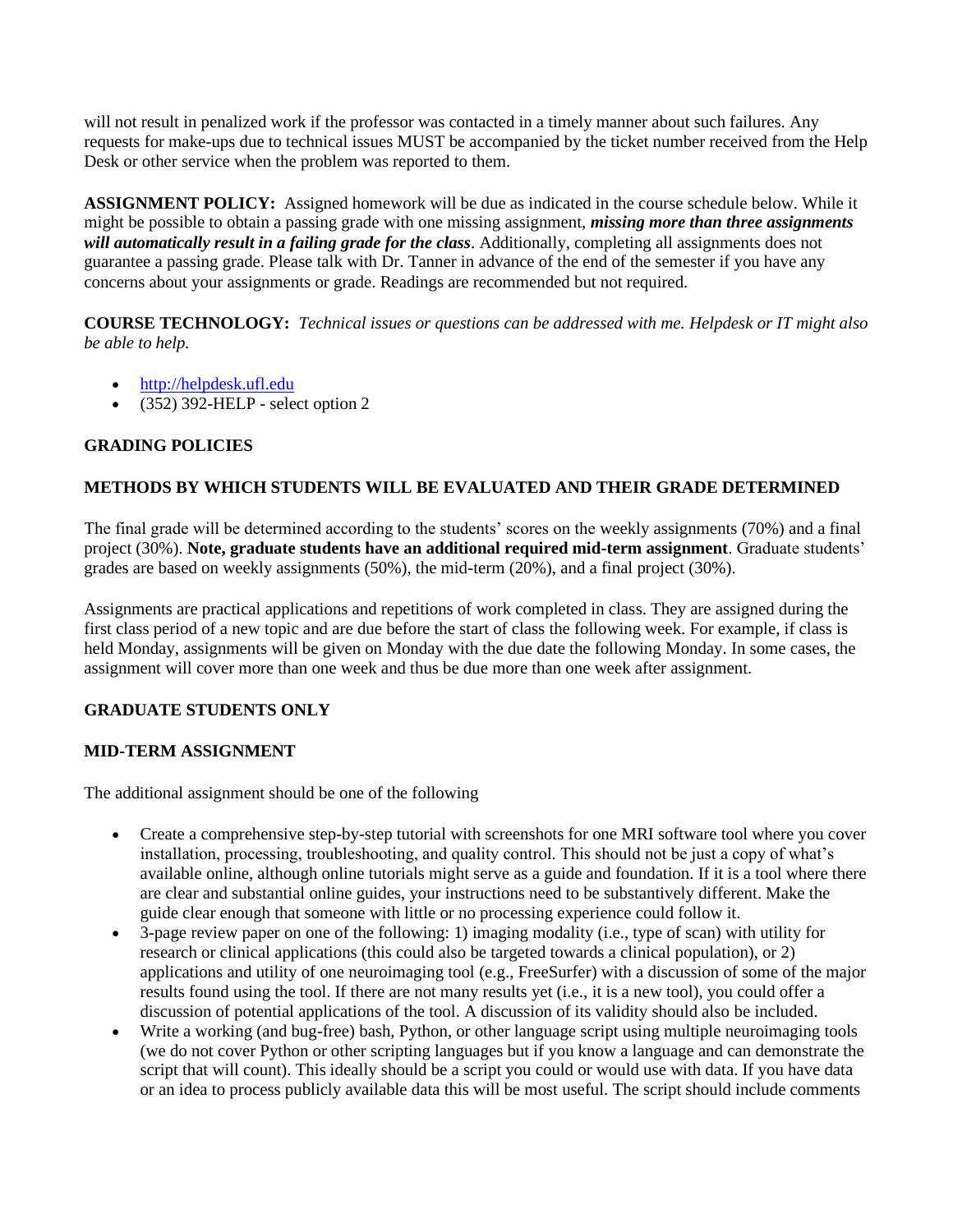and white space as needed. The goal behind the length of the script is to automate or semi-automate the bulk or processing you might do for a project.

## **FINAL PROJECT**

#### The final project *must receive approval before starting*.

Perform a new analysis of existing MRI data (from your lab, a public dataset, or data Dr. Tanner has) written up in manuscript format (about 5 pages) including a brief introduction (1 page maximum – this could just be aims and hypotheses), methods, results, and a very brief discussion. You must include a script (or all the code) you used to perform your analyses (this allows for reproducibility and serves as part of your lab notebook).

### **UNDERGRADUATE STUDENTS ONLY**

### **FINAL PROJECT**

The final project **must receive approval before starting**.

### **CHOOSE ONE OF THE FOLLOWING**

- Use publicly available, data provided by the instructor, or a mentor's data to perform an analysis using one of the tools covered in class. This assignment should be written up as a methods and results section of an original research article.
- 5-page review paper on one of the following: 1) imaging modality (i.e., type of scan) with utility for research or clinical applications (this could also be targeted towards a clinical population), or 2) applications and utility of one neuroimaging tool (e.g., FreeSurfer) with a discussion of some of the major results found using the tool. If there are not many results yet (i.e., it is a new tool), you could offer a discussion of potential applications of the tool. A discussion of its validity should also be included.
- A comprehensive step-by-step tutorial with screenshots for one MRI software tool where you cover installation, processing, troubleshooting, and quality control. This should not be just a copy of what's available online, although online tutorials might serve as a guide and foundation. If it is a tool where there are clear and substantial online guides, your instructions need to be substantively different. Make the guide clear enough that someone with zero processing experience could follow it.
- Write a working (and bug-free) bash, python, or other language script (including comments) using multiple neuroimaging tools. This ideally should be a script you could or would use with data. If you have data or an idea to process publicly available data this will be most useful. The script must be a minimum of 250 lines, including comments and white space as needed. The goal behind the length of the script is to automate or semi-automate the bulk or processing you might do for a project.

| <b>Points</b><br>earned | 93-<br>100   | 90-<br>92    | $87 -$<br>89 | 83-<br>86 | 80-<br>82 | 77-<br>79 | 72<br>$13-$<br>76 | 70-<br>70 | $67 -$<br>69 | $63-$<br>66 | $60 -$<br>62 | <b>Below</b><br>60 |
|-------------------------|--------------|--------------|--------------|-----------|-----------|-----------|-------------------|-----------|--------------|-------------|--------------|--------------------|
| Letter<br>Grade         | $\mathbf{A}$ | $\mathbf{A}$ |              |           |           |           |                   | ◡         |              |             |              | E                  |

#### **Point system used**

| $\overline{\phantom{a}}$<br>Letter | A | A. | $B+$ | B | <b>B-</b> | ~<br>÷<br>◡ | $\sim$ | $\sim$ | $D+$ | $\overline{\phantom{0}}$<br>- | $\overline{\phantom{a}}$<br>D- 1 | E | WE<br><b>.</b> | - | $\sim$ $\sim$<br>NG | $\sim$<br>.ত- |
|------------------------------------|---|----|------|---|-----------|-------------|--------|--------|------|-------------------------------|----------------------------------|---|----------------|---|---------------------|---------------|
| ∼<br>Grade                         |   |    |      |   |           |             |        |        |      |                               |                                  |   |                |   |                     | $ -$          |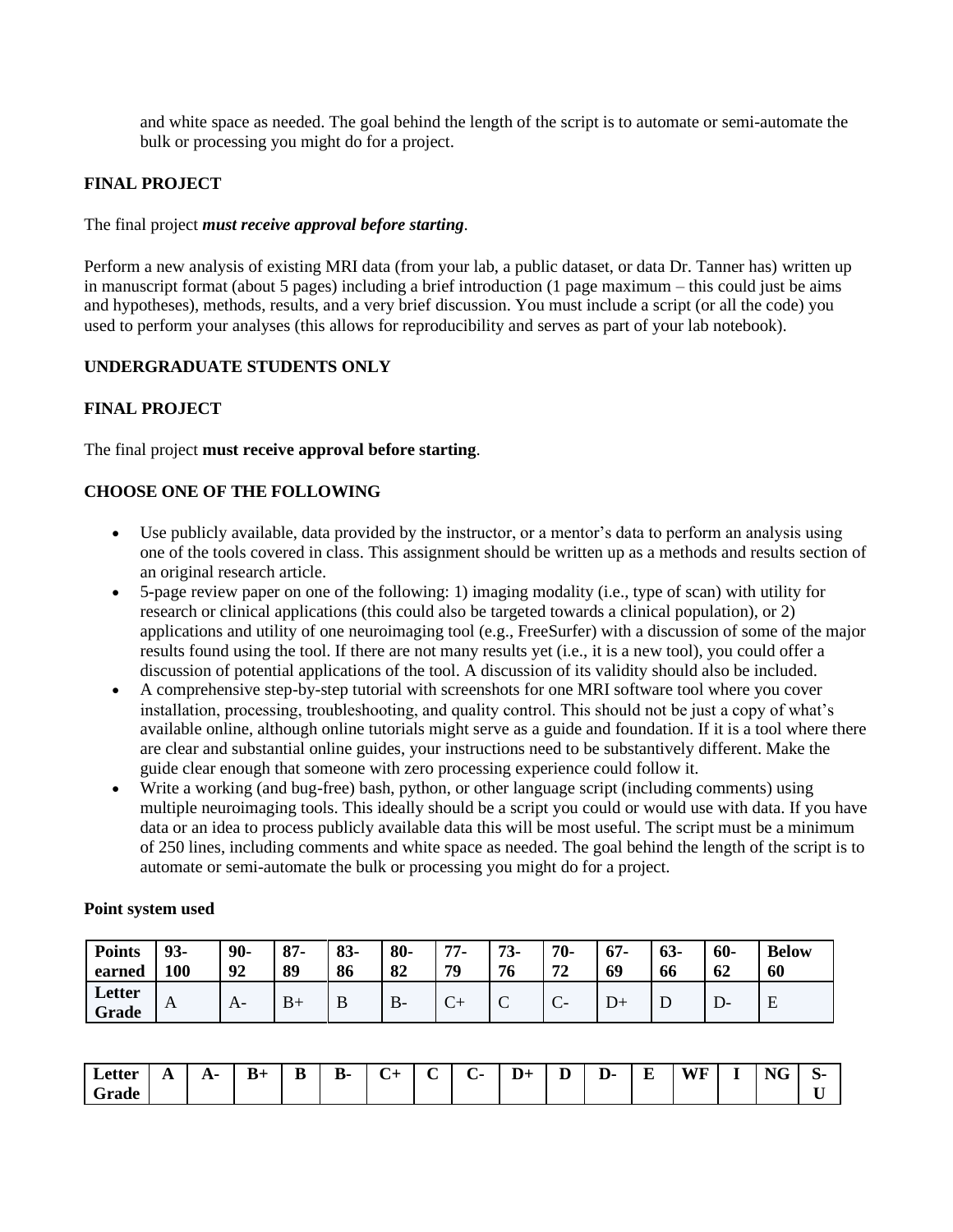| <b>Grade</b> $\begin{bmatrix} 4.0 & 3.67 & 3.33 & 3.0 & 2.67 & 2.33 & 2.0 & 1.67 & 1.33 & 1.0 & 0.67 & 0.0 & 0.0 \end{bmatrix}$ |  |  |  |  |  |  |  |  |
|---------------------------------------------------------------------------------------------------------------------------------|--|--|--|--|--|--|--|--|
| <b>Points</b>                                                                                                                   |  |  |  |  |  |  |  |  |

More information on UF grading policy may be found at: <https://catalog.ufl.edu/ugrad/current/regulations/info/grades.aspx>

*Late and Make-up Work*: Late work will be penalized 5% per late day unless 1) arrangements are made with me **prior** to the due date, or 2) there is a **documented** emergency. Be prepared to provide documentation of any emergencies that may arise (e.g., a doctor's note if you are out sick, a police report if you have a car accident). This policy will be strictly enforced.

## **COURSE SCHEDULE**

**CRITICAL DATES:** The midterm (graduate students) and final project topic (all students) are due *March 1***.** The final paper/project is due *April 27 at 10:00 PM.*

### **WEEKLY SCHEDULE OF TOPICS AND ASSIGNMENTS:**

| Week           | Date         | Topic                                                                                                               | Assignment                                                                                                                                                       |
|----------------|--------------|---------------------------------------------------------------------------------------------------------------------|------------------------------------------------------------------------------------------------------------------------------------------------------------------|
| $\mathbf{1}$   | Jan 11, 2020 | MRI intro and common clinical<br>and research sequences with a<br>dash of neuroanatomy<br>Intro to the command line | Write a 1-page summary (can be technical<br>or for a lay audience) of a single type of<br>neuroimaging modality. It does not have to<br>be one covered in class. |
| $\overline{2}$ | Jan 25, 2020 | Intro to the command line, basic<br>scripting, and HiPerGator                                                       | Write working Bash/HiPerGator<br>submission script including the use of a for<br>loop. It should perform multiple steps using<br>multiple command line tools.    |
| 3              | Feb 1, 2020  | FreeSurfer processing, and survey<br>of FreeSurfer tools                                                            | Process a set of 3 brains using FreeSurfer                                                                                                                       |
| $\overline{4}$ | Feb 8, 2020  | FreeSurfer quality control                                                                                          | Process, assess, and reprocess one<br>problematic brain                                                                                                          |
| 5              | Feb 15, 2020 | FreeSurfer analyses – exporting<br>and QDEC                                                                         | QDEC and stats assignment                                                                                                                                        |
| 6              | Feb 22, 2020 | Survey of FSL structural tools<br>(bet, flirt, fsleyes, fast, first, and<br>more)                                   | BET, FLIRT, FNIRT, FAST, and FIRST<br>$(fsl\_anat)$                                                                                                              |
|                |              |                                                                                                                     | Project topic and outline due!                                                                                                                                   |
| 7              | Mar 1, 2020  | FSL tools continued                                                                                                 | <b>Graduate students only: Mid-term</b><br>assignment due!                                                                                                       |
| 8              | Mar 8, 2020  | FSL continued and statistical<br>analyses in FSL                                                                    | FSL GLM and VBM assignment                                                                                                                                       |
| 9              | Mar 15, 2020 | Resting state functional<br>connectivity in SPM/CONN                                                                |                                                                                                                                                                  |
| 10             |              | Mar 22, 2020 rsfMRI continued                                                                                       | <b>CONN</b> assignment                                                                                                                                           |
| 11             |              | Mar 29, 2020 rsfMRI continued                                                                                       |                                                                                                                                                                  |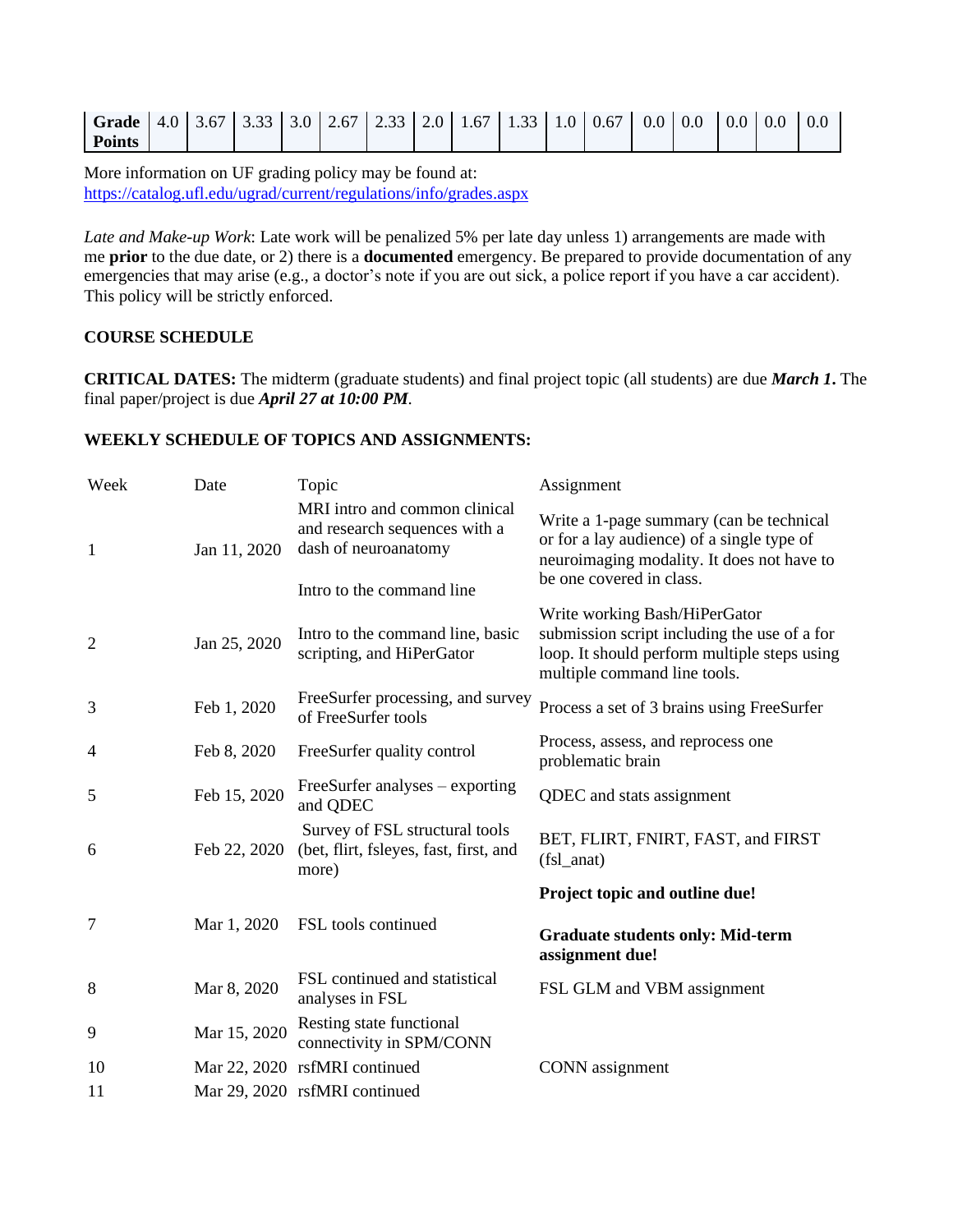| 12 | Apr 5, 2020  | Diffusion processing (DTIFIT,<br>TBSS, Tracula)                           | Diffusion preprocessing assignment   |
|----|--------------|---------------------------------------------------------------------------|--------------------------------------|
| 13 |              | Apr 12, 2020 Diffusion processing continued Diffusion analysis assignment |                                      |
| 14 | Apr 19, 2020 | Diffusion processing continued<br>and course wrap-up                      | Project due by April 28 at 10:00 PM. |

### **STUDENT EXPECTATIONS, ROLES, AND OPPORTUNITIES FOR INPUT**

#### **Expectations Regarding Course Behavior and Communication**

All members of the class are expected to follow rules of common courtesy in all email messages, threaded discussions and chats. You are expected to interact respectfully and courteously with other students and the instructor. Course communication should be civilized and respectful to everyone. The means of communication provided to you through eLearning (e-mail, discussion posts, course questions, and chats) are at your full disposal to use in a respectful manner.

Abuse of this system and its tools through disruptive conduct, harassment, or overall disruption of course activity will not be tolerated. Conduct that is deemed to be in violation with University rules and regulations or the Code of Student Conduct will result in a report to the dean of students.

Refer to the **[Netiquette Guide for Online Courses](http://teach.ufl.edu/wp-content/uploads/2012/08/NetiquetteGuideforOnlineCourses.pdf)** for more information.

Our class sessions may be audio visually recorded for students in the class to refer back and for enrolled students who are unable to attend live. Students who participate with their camera engaged or utilize a profile image are agreeing to have their video or image recorded. If you are unwilling to consent to have your profile or video image recorded, be sure to keep your camera off and do not use a profile image. Likewise, students who un-mute during class and participate orally are agreeing to have their voices recorded. If you are not willing to consent to have your voice recorded during class, you will need to keep your mute button activated and communicate exclusively using the "chat" feature, which allows students to type questions and comments live. The chat will not be recorded or shared. As in all courses, unauthorized recording and unauthorized sharing of recorded materials is prohibited.

#### **Academic Integrity**

Students are expected to act in accordance with the University of Florida policy on academic integrity. As a student at the University of Florida, you have committed yourself to uphold the Honor Code, which includes the following pledge:

### **"We, the members of the University of Florida community, pledge to hold ourselves and our peers to the highest standards of honesty and integrity**."

You are expected to exhibit behavior consistent with this commitment to the UF academic community, and on all work submitted for credit at the University of Florida, the following pledge is either required or implied:

#### **"On my honor, I have neither given nor received unauthorized aid in doing this assignment."**

It is your individual responsibility to know and comply with all university policies and procedures regarding academic integrity and the Student Honor Code. Violations of the Honor Code at the University of Florida will not be tolerated. Violations will be reported to the Dean of Students Office for consideration of disciplinary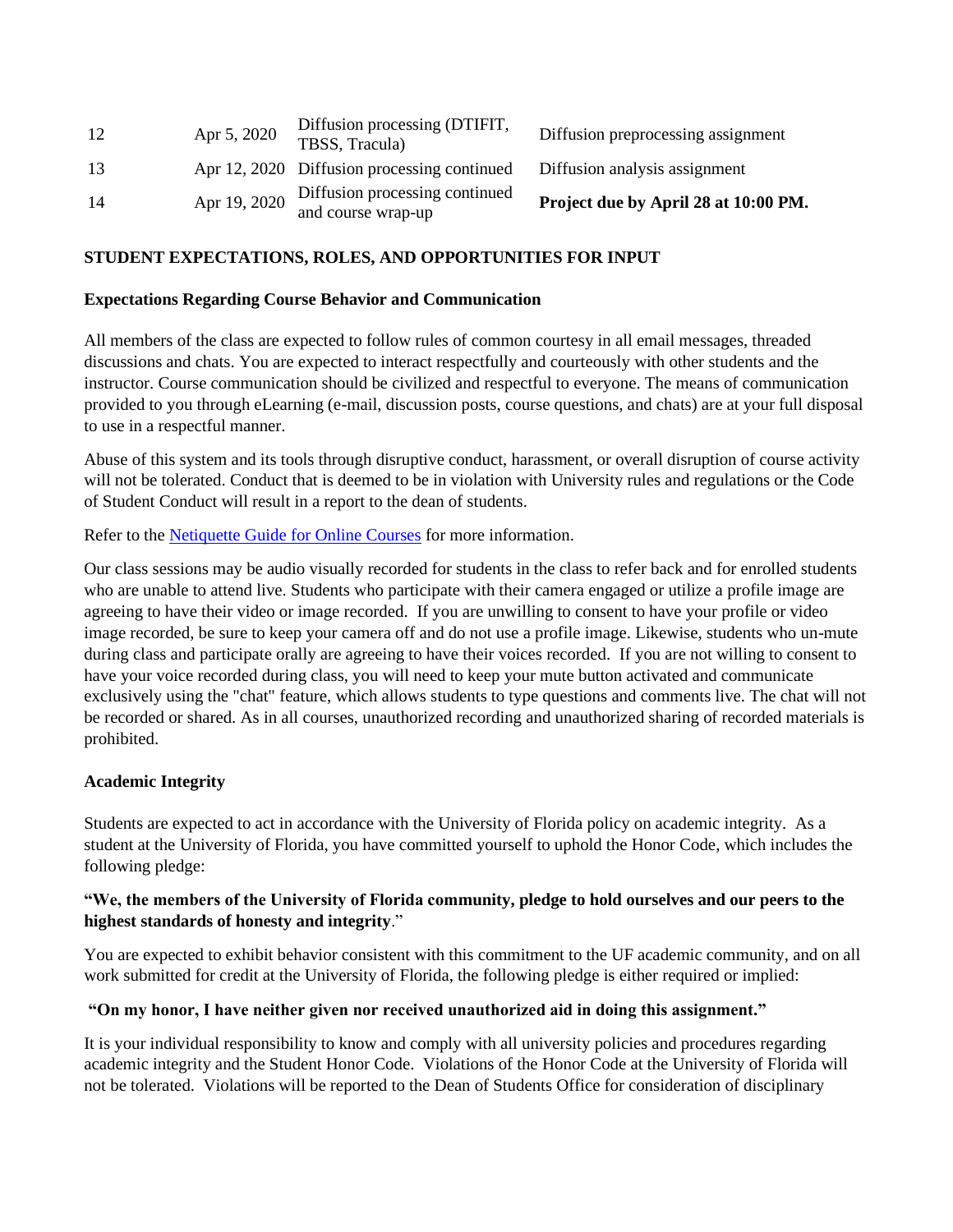action. For additional information regarding Academic Integrity, please see Student Conduct and Honor Code or the Graduate Student Website for additional details:

<https://www.dso.ufl.edu/sccr/process/student-conduct-honor-code/>

### <http://gradschool.ufl.edu/students/introduction.html>

Please remember cheating, lying, misrepresentation, or plagiarism in any form is unacceptable and inexcusable behavior.

## **Online Faculty Course Evaluation Process**

Students are expected to provide professional and respectful feedback on the quality of instruction in this course by completing course evaluations online via GatorEvals. Guidance on how to give feedback in a professional and respectful manner is available at [https://gatorevals.aa.ufl.edu/students/.](https://gatorevals.aa.ufl.edu/students/) Students will be notified when the evaluation period opens, and can complete evaluations through the email they receive from GatorEvals, in their Canvas course menu under GatorEvals, or via [https://ufl.bluera.com/ufl/.](https://urldefense.proofpoint.com/v2/url?u=https-3A__ufl.bluera.com_ufl_&d=DwMFAg&c=sJ6xIWYx-zLMB3EPkvcnVg&r=y2HjEMjRMHJhfdvLrqJZlYczRsfp5e4TfQjHuc5rVHg&m=WXko6OK_Ha6T00ZVAsEaSh99qRXHOgMNFRywCoehRho&s=itVU46DDJjnIg4CW6efJOOLgPjdzsPvCghyfzJoFONs&e=) Summaries of course evaluation results are available to students at [https://gatorevals.aa.ufl.edu/public-results/.](https://gatorevals.aa.ufl.edu/public-results/)

## **Policy Related to Guests Attending Class**

Only registered students are permitted to attend class. However, we recognize that students who are caretakers may face occasional unexpected challenges creating attendance barriers. Therefore, by exception, a department chair or his or her designee (e.g., instructors) may grant a student permission to bring a guest(s) for a total of two class sessions per semester. This is two sessions total across all courses. No further extensions will be granted. Please note that guests are not permitted to attend either cadaver or wet labs. Students are responsible for course material regardless of attendance. For additional information, please review the Classroom Guests of Students policy in its entirety. Link to full policy:<http://facstaff.phhp.ufl.edu/services/resourceguide/getstarted.htm>

## **SUPPORT SERVICES**

## **Accommodations for Students with Disabilities**

If you require classroom accommodation because of a disability, it is strongly recommended you register with the Dean of Students Office [http://www.dso.ufl.edu](http://www.dso.ufl.edu/) within the first week of class or as soon as you believe you might be eligible for accommodations. The Dean of Students Office will provide documentation of accommodations to you, which you must then give to me as the instructor of the course to receive accommodations. Please do this as soon as possible after you receive the letter. Students with disabilities should follow this procedure as early as possible in the semester. The College is committed to providing reasonable accommodations to assist students in their coursework.

Students in UF Health Sciences programs should be mindful that unique course accommodations may not be applicable in a clinical, fieldwork or practicum setting. Thus, planning a semester in advance with the DRC Health Sciences Learning Specialist, Lisa Diekow [ldiekow@ufsa.ufl.edu](mailto:ldiekow@ufsa.ufl.edu) , is highly encouraged.

### **Counseling and Student Health**

Students sometimes experience stress from academic expectations and/or personal and interpersonal issues that may interfere with their academic performance. If you find yourself facing issues that have the potential to or are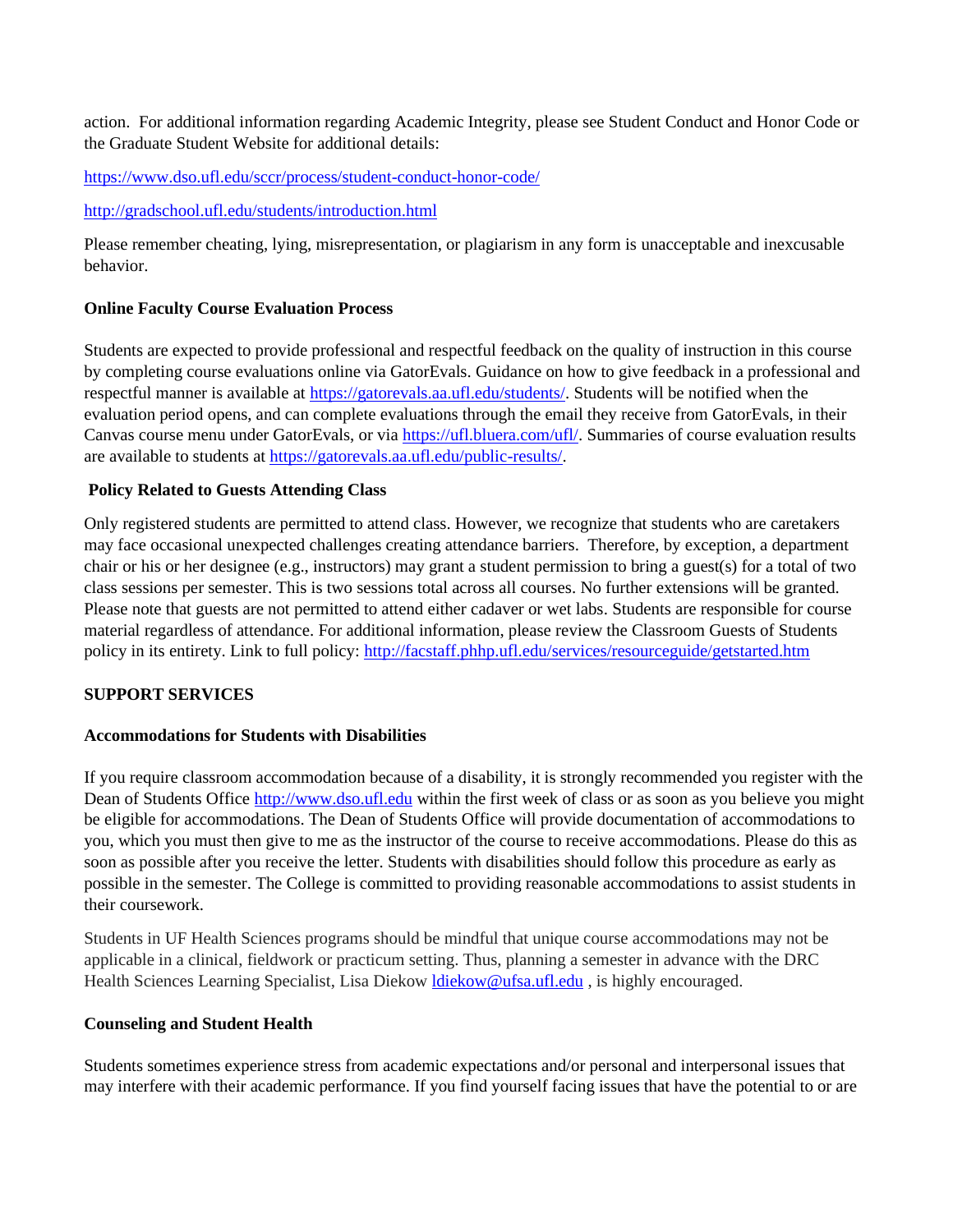already negatively affecting your coursework, you are encouraged to talk with an instructor and/or seek help through University resources available to you.

- The Counseling and Wellness Center 352-392-1575 offers a variety of support services such as psychological assessment and intervention and assistance for math and test anxiety. Visit their web site for more information: [http://www.counseling.ufl.edu.](http://www.counseling.ufl.edu/) Online and in person assistance is available.
- You Matter We Care website[: http://www.umatter.ufl.edu/.](http://www.umatter.ufl.edu/) If you are feeling overwhelmed or stressed, you can reach out for help through the You Matter We Care website, which is staffed by Dean of Students and Counseling Center personnel.
- The Student Health Care Center at Shands is a satellite clinic of the main Student Health Care Center located on Fletcher Drive on campus. Student Health at Shands offers a variety of clinical services. The clinic is located on the second floor of the Dental Tower in the Health Science Center. For more information, contact the clinic at 392-0627 or check out the web site at:<https://shcc.ufl.edu/>

Crisis intervention is always available 24/7 from:

Alachua County Crisis Center: (352) 264-6789 <http://www.alachuacounty.us/DEPTS/CSS/CRISISCENTER/Pages/CrisisCenter.aspx>

Do not wait until you reach a crisis to come in and talk with us. We have helped many students through stressful situations impacting their academic performance. You are not alone so do not be afraid to ask for assistance.

### **Inclusive Learning Environment**

Public health and health professions are based on the belief in human dignity and on respect for the individual. As we share our personal beliefs inside or outside of the classroom, it is always with the understanding that we value and respect diversity of background, experience, and opinion, where every individual feels valued. We believe in, and promote, openness and tolerance of differences in ethnicity and culture, and we respect differing personal, spiritual, religious, and political values. We further believe that celebrating such diversity enriches the quality of the educational experiences we provide our students and enhances our own personal and professional relationships. We embrace The University of Florida's Non-Discrimination Policy, which reads, "The University shall actively promote equal opportunity policies and practices conforming to laws against discrimination. The University is committed to non-discrimination with respect to race, creed, color, religion, age, disability, sex, sexual orientation, gender identity and expression, marital status, national origin, political opinions or affiliations, genetic information and veteran status as protected under the Vietnam Era Veterans' Readjustment Assistance Act." If you have questions or concerns about your rights and responsibilities for inclusive learning environment, please see your instructor or refer to the Office of Multicultural & Diversity Affairs website: [www.multicultural.ufl.edu](http://www.multicultural.ufl.edu/)

# **COVID-19**

We will have remote and face-to-face instructional sessions to accomplish the student learning objectives of this course. In response to COVID-19, the following policies and requirements are in place to maintain your learning environment and to enhance the safety of our in-classroom interactions.